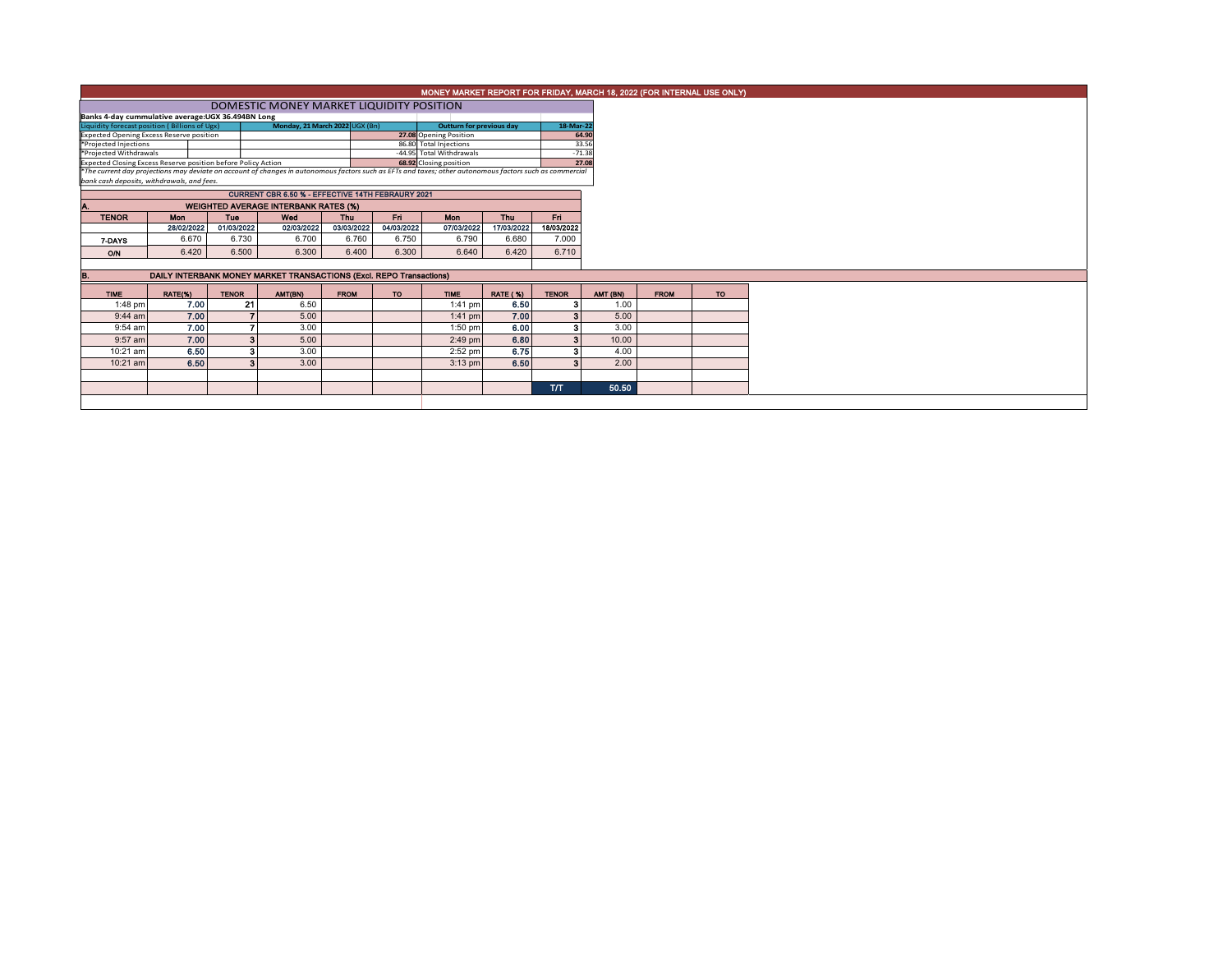| c.             |                                                                    |                                                                                      |            | CBR AND THE 7- DAY WAR INTERBANK RATES |            |            |            |            |            |            |            |            |            |            |            |
|----------------|--------------------------------------------------------------------|--------------------------------------------------------------------------------------|------------|----------------------------------------|------------|------------|------------|------------|------------|------------|------------|------------|------------|------------|------------|
| 9.500          |                                                                    |                                                                                      |            |                                        |            |            |            |            |            |            |            |            |            |            |            |
| 9.000          |                                                                    |                                                                                      |            |                                        |            |            |            |            |            |            |            |            |            |            |            |
| 8.500<br>8.000 |                                                                    |                                                                                      |            |                                        |            |            |            |            |            |            |            |            |            |            |            |
| 7.500          |                                                                    |                                                                                      |            |                                        |            |            |            |            |            |            |            |            |            |            |            |
| 7.000          |                                                                    |                                                                                      |            |                                        |            |            |            |            |            |            |            |            |            |            |            |
| 6.500          |                                                                    |                                                                                      |            |                                        |            |            |            |            |            |            |            |            |            |            |            |
| 6.000          |                                                                    |                                                                                      |            |                                        |            |            |            |            |            |            |            |            |            |            |            |
| 5.500          |                                                                    |                                                                                      |            |                                        |            |            |            |            |            |            |            |            |            |            |            |
| 5.000          |                                                                    |                                                                                      |            |                                        |            |            |            |            |            |            |            |            |            |            |            |
| 4.500          |                                                                    |                                                                                      |            |                                        |            |            |            |            |            |            |            |            |            |            |            |
| 4.000          |                                                                    |                                                                                      |            |                                        |            |            |            |            |            |            |            |            |            |            |            |
|                | 25/02/2022                                                         | 28/02/2022                                                                           | 01/03/2022 | 02/03/2022                             | 03/03/2022 | 04/03/2022 | 07/03/2022 | 09/03/2022 | 10/03/2022 | 11/03/2022 | 14/03/2022 | 15/03/2022 | 16/03/2022 | 17/03/2022 | 18/03/2022 |
|                |                                                                    |                                                                                      |            |                                        |            |            |            |            |            |            |            |            |            |            |            |
|                |                                                                    |                                                                                      |            |                                        |            |            |            |            |            |            |            |            |            |            |            |
|                |                                                                    |                                                                                      |            |                                        |            |            |            |            |            |            |            |            |            |            |            |
|                | • Overnight WAR = 7-day WAR - CBR rate - Upper bound - Lower bound |                                                                                      |            |                                        |            |            |            |            |            |            |            |            |            |            |            |
|                |                                                                    | MONETARY POLICY OPERATIONS MATURITIES PROFILE: (24-MARCH- 2022 TO 10-NOVEMBER- 2022) |            |                                        |            |            |            |            |            |            |            |            |            |            |            |

|                                                                                                | 24-Mar-22 | 31-Mar-22                | 07-Apr-22      | 14-Apr-22 | 28-Apr-22 | 05-May-22 | 12-May-22 | 02-Jun-22 | 04-Aug-22 | 18-Aug-22                | 10-Nov-22 |          |
|------------------------------------------------------------------------------------------------|-----------|--------------------------|----------------|-----------|-----------|-----------|-----------|-----------|-----------|--------------------------|-----------|----------|
| <b>REPO</b>                                                                                    | 168.21    | $\overline{\phantom{0}}$ | $\overline{a}$ | $\sim$    | -         |           |           |           |           | -                        | $\sim$    | 168.21   |
| <b>REV REPO</b>                                                                                |           | -                        |                |           |           | -         |           |           |           | $\overline{\phantom{a}}$ |           |          |
| <b>BOU BILL/DEPO A</b>                                                                         |           | 205.09                   | 51.20          | 240.07    | 52.02     | 537.46    | 10.09     | 10.00     | 33.00     | 26.60                    | 15.00     | 1.180.52 |
| <b>TOTALS</b>                                                                                  | 168.21    | 205.09                   | 51.20          | 240.07    | 52.02     | 537.46    | 10.09     | 10.00     | 33.00     | 26.60                    | 15.00     | 1.348.73 |
| Total O/S Deposit Auction & BOU Bill balances held by BOU up to 10 November 2022: UGX 1,181 BN |           |                          |                |           |           |           |           |           |           |                          |           |          |
| Total O/S Repo, Reverse Repo, BOU Bill balances held by BOU: UGX 1,349 BN                      |           |                          |                |           |           |           |           |           |           |                          |           |          |

| (EI) STOCK OF TREASURY SECURITIES                                                     |                                              |                    |                  |                 | <b>ED</b><br><b>MONETARY POLICY MARKET OPERATIONS</b> |                   |               |             |              |              |  |  |
|---------------------------------------------------------------------------------------|----------------------------------------------|--------------------|------------------|-----------------|-------------------------------------------------------|-------------------|---------------|-------------|--------------|--------------|--|--|
|                                                                                       | <b>LAST TBIILS ISSUE DATE: 17-MARCH-2022</b> |                    |                  |                 | (VERTICAL REPOS, REV-REPOS & BOU BILL)                |                   |               |             |              |              |  |  |
| On-the-run O/S T-BILL STOCKs (Bns-UGX)                                                |                                              |                    | 5.734.93         | 21/03/2022      | OMO                                                   | <b>ISSUE DATE</b> | <b>AMOUNT</b> | <b>WAR</b>  | <b>RANGE</b> | <b>TENOR</b> |  |  |
| On-the-run O/S T-BONDSTOCKs(Bns-UGX)                                                  |                                              |                    | 23.010.08        | 21/03/2022 REPO |                                                       | 11-Feb            | 133.00        | 6.500       |              |              |  |  |
| TOTAL TBILL & TBOND STOCK- UGX                                                        |                                              |                    | 28,745.02        |                 | <b>REPO</b>                                           | $15$ -Feb         | 303.00        | 6.500       |              |              |  |  |
| O/S=Outstanding                                                                       |                                              |                    |                  |                 | <b>BOU BILL</b>                                       | $17-Feb$          | 2.98          | 6.906       |              | 28           |  |  |
| <b>MATURITY</b>                                                                       | <b>TOTAL STOCK</b>                           | <b>YTM (%)</b>     | <b>CHANGE IN</b> |                 | <b>BOU BILL</b>                                       | 17-Feb -          | 207.78        | 7.176       |              | 56           |  |  |
|                                                                                       | <b>(BN UGX)</b>                              | <b>AT CUT OFF"</b> | <b>YTM</b> (+/-) |                 | <b>BOU BILL</b>                                       | $17-Feb$          | 9.92          | 7.353       |              | 84           |  |  |
| 91                                                                                    | 110.78                                       | 6.501              | 0.000            |                 | <b>REPO</b>                                           | 17-Feb            | 404.00        | 6.500       |              |              |  |  |
| 182                                                                                   | 388.97                                       | 8.224              | $-0.176$         |                 | <b>REPO</b>                                           | 28-Feb            | 431.50        | 6.500       |              |              |  |  |
| 364                                                                                   | 5.235.18                                     | 9.800              | 0.100            |                 | <b>REPO</b>                                           | 01-Mar            | 258.50        | 6.500       |              |              |  |  |
| 2YR                                                                                   | 595.21                                       | 11.000             | 1.000            |                 | <b>BOU BILL</b>                                       | 03-Mar            | 169.09        | 6.998       |              | 28           |  |  |
| 3YR                                                                                   | $\overline{\phantom{a}}$                     | 12.090             | $-1.010$         |                 | <b>BOU BILL</b>                                       | 03-Mar            | 2.00          | 7.169       |              | 56           |  |  |
| 5YR                                                                                   | 1.119.91                                     | 14.390             | 1.390            |                 | <b>BOU BILL</b>                                       | 03-Mar            | 14.11         | 9.099       |              | 252          |  |  |
| 10YR                                                                                  | 10.364.47                                    | 14.000             | 0.261            |                 | <b>REPO</b>                                           | 03-Mar            | 394.00        | 6.500       |              |              |  |  |
| 15YR                                                                                  | 9,035.22                                     | 14.390             | $-1.510$         |                 | <b>REPO</b>                                           | 04-Mar            | 76.00         | 6.500       |              |              |  |  |
| 20YR                                                                                  | 1.895.27                                     | 15.900             | 0.400            |                 | <b>REPO</b>                                           | 07-Mar            | 264.00        | 6.500       |              |              |  |  |
| Cut OFF is the lowest price/ highest yield that satisfies the auction awarded amount. |                                              |                    |                  |                 | <b>BOU BILL</b>                                       | 10-Mar            | 21.09         | 6.906       |              | 28           |  |  |
|                                                                                       |                                              |                    |                  |                 | <b>BOU BILL</b>                                       | 10-Mar            | 326.83        | 7.149       |              | 56           |  |  |
|                                                                                       |                                              |                    |                  |                 | <b>BOU BILL</b>                                       | 10-Mar            | 9.83          | 7.357       |              | 84           |  |  |
|                                                                                       |                                              |                    |                  |                 | <b>REPO</b>                                           | 10-Mar            | 287.50        | 6.500       |              |              |  |  |
|                                                                                       |                                              |                    |                  |                 | <b>REPO</b>                                           | 11-Mar            | 180.00        | 6.500       |              |              |  |  |
|                                                                                       |                                              |                    |                  |                 | <b>REPO</b>                                           | 14-Mar            | 87.00         | 6.500       |              |              |  |  |
|                                                                                       |                                              |                    |                  |                 | <b>REPO</b>                                           | 15-Mar            | 270.00        | 6.500       |              |              |  |  |
|                                                                                       |                                              |                    |                  |                 | <b>DEDA</b>                                           | $-1 - 1 - 1 - 1$  | 100.00        | <b>AFAA</b> |              |              |  |  |

REPO | 17-Mar |- 168.00 <mark>| 6.500</mark> | | | | |<br>WAR-Weighted Average Rate